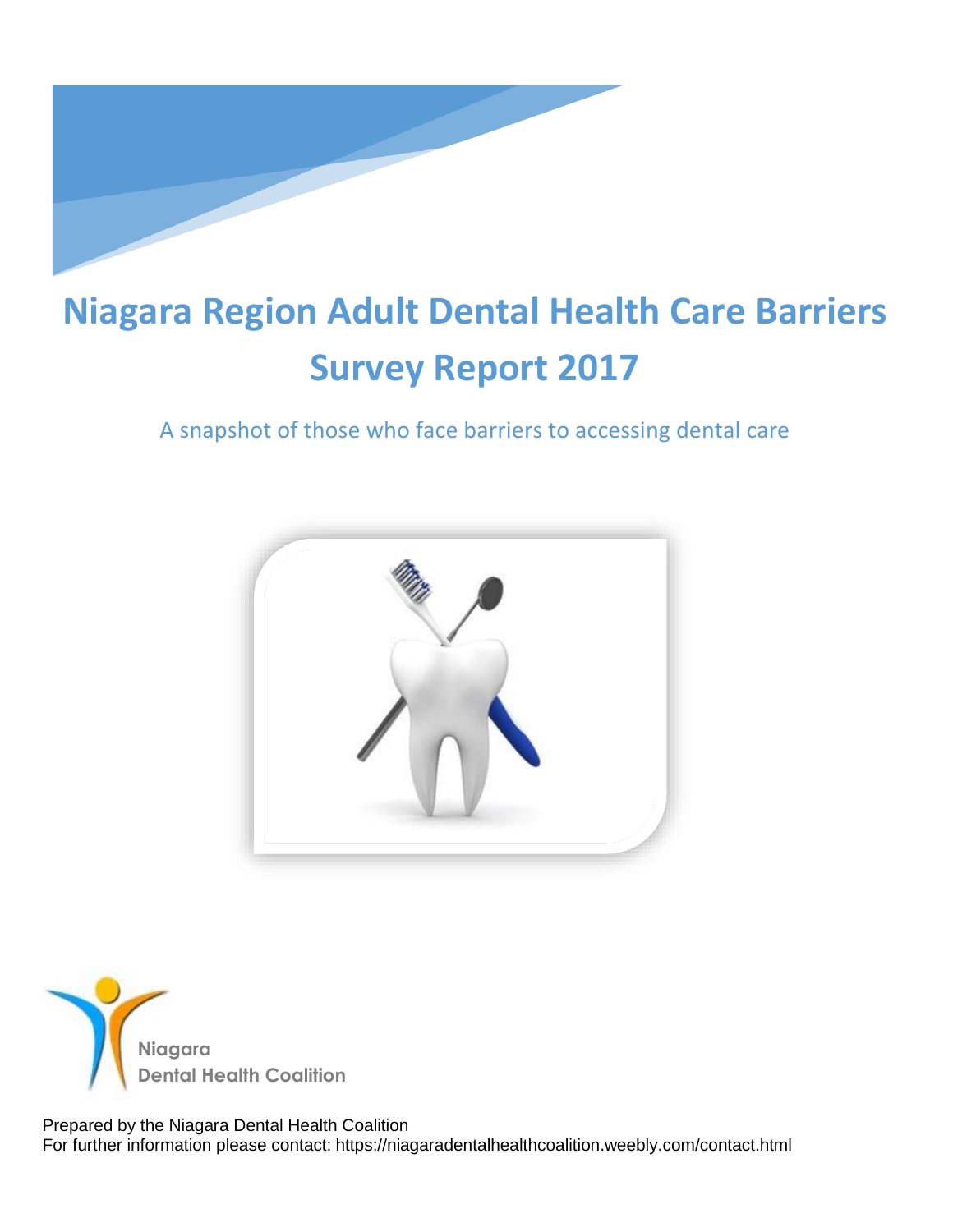The Niagara Dental Health Coalition conducted a survey in early 2017 looking at barriers faced by Niagara region residents aged 18 and over when accessing dental health care services. The survey was developed to help quantify anecdotal stories from local health and social service agencies to provide a more complete picture of the ways lack of dental care access impacts the lives of numerous Niagara region residents.



The survey was available both online and in paper copy from January 16 to March 10, 2017 and 1,334 responses were received.

Key survey findings include:

- 1. The top three reported barriers to dental care access: (1) cannot afford, (2) insurance does not cover, and (3) did not know where to go/had difficulty finding a dentist who will serve me.
- 2. The majority of survey respondents experienced negative impacts on their dental health outcomes and quality of life due to the barriers faced in accessing dental care.
- 3. Barriers to accessing dental care services often led survey respondents to use non-dental health care services or no health care services at all when faced with an oral health emergency.
- 4. The majority of survey respondents had no access to any dental insurance; this corresponded to lower dental health care utilization and worse self-rated dental health among those respondents.
- 5. The majority of survey respondents who were employed reported having no dental insurance.
- 6. Survey respondents who receive Ontario Works (OW) reported lower utilization of dental health services and worse self-reported oral health than respondents who receive Ontario Disability Support Program (ODSP)**.**

The report concludes with a set of recommended actions aimed at reducing barriers to accessing dental health care services.

*"Imagine your worst toothache ever. Then imagine you had to contemplate living with that for the rest of your life. My pain at least sometimes comes and goes, but I don't know how much longer before it gets worse. This situation is inhumane."* ~ survey respondent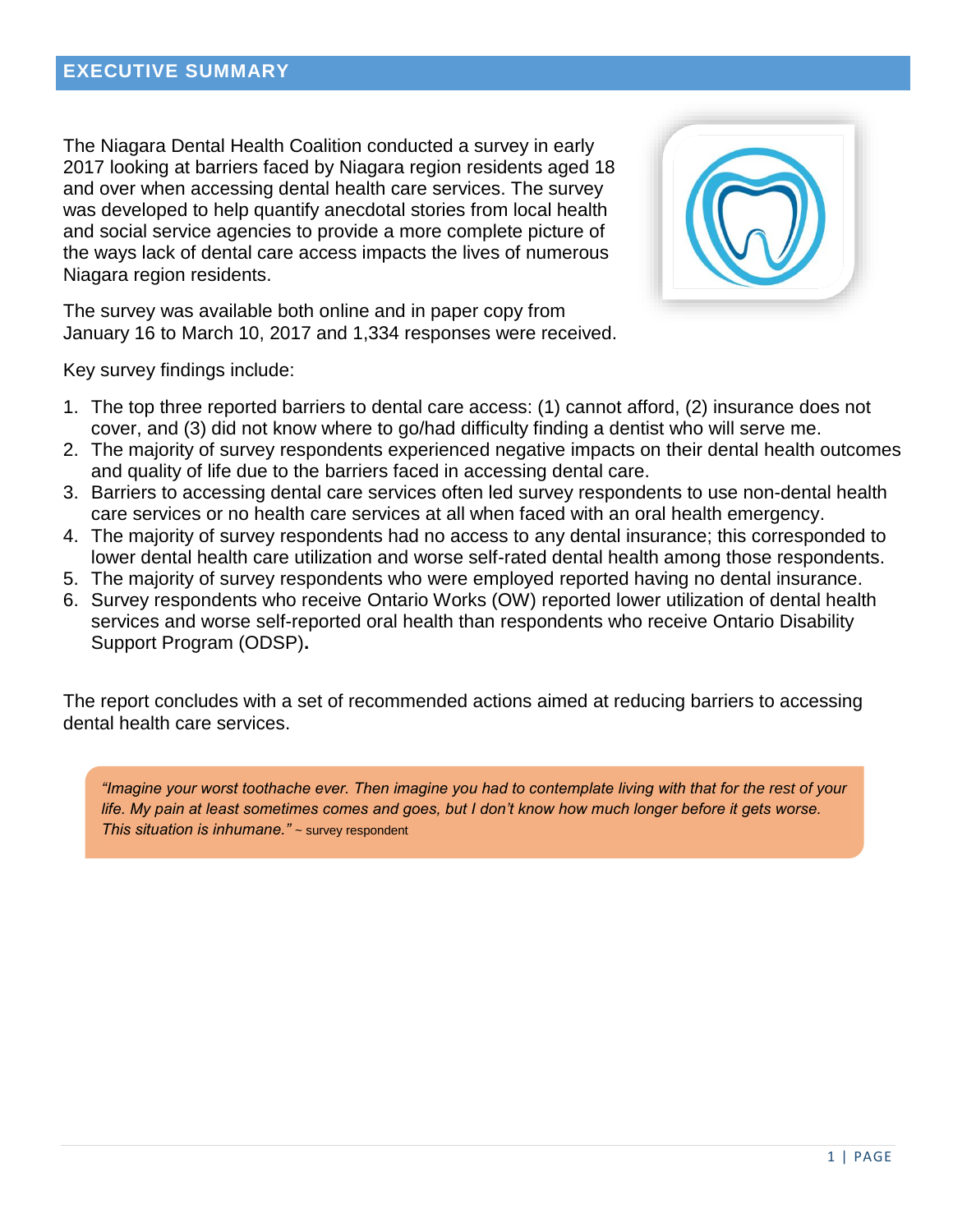#### **BACKGROUND**

 $\overline{a}$ 

The Niagara Dental Health Coalition (NDHC) formed in 2015 and has been actively advocating for expanded access to dental health care services for adults and seniors living on low incomes. As part of its education and advocacy work, the coalition launched a Niagara-region wide survey for residents aged 18 and over to identify key barriers they faced when accessing dental health care services and the impacts of these barriers on their well-being.

The need for improved access to dental care has been well documented:

- Teeth and gums are not part of the Canada Health Act, leaving publicly funded oral health services very limited. Of Canada's national dental care expenditures, 4.9% are publicly funded, while Ontario is the lowest of all provinces and territories at 1.3%<sup>1</sup>. This leaves those who do not receive oral health care as a benefit of employment or the ability to pay directly out of pocket struggling to pay for needed care.
- $\bullet$  Income and insurance are the strongest determinants of utilizing dental health care<sup>2</sup>.
- Dental insurance has an independent effect on utilization, meaning regardless of income level, the insured utilize more dental care than the uninsured<sup>2</sup>.
- The ability to pay for dental health care or for insurance covering dental care is directly related to employment status, earnings and wealth<sup>3</sup>.
- The probability of receiving dental care is higher among individuals with higher levels of income and dental insurance coverage<sup>3</sup>.
- Individuals with poorer self-reported oral health are less likely to receive dental care and more likely to have cost-prohibitive dental needs<sup>2</sup>.
- One-third of paid employees in Ontario do not have employer-provided medical or dental benefits. People with low earnings have lower levels of employer-provided health benefit coverage than those with higher earnings indicating most people working at or near minimum wage do not have access to health benefits. This low level of benefit coverage is consistent with Statistics Canada's finding that lower income households pay a larger proportion of their total after-tax income on outof-pocket health expenses compared to higher income households<sup>4</sup>.
- In the absence of public or private coverage for uninsured health services, rising out-of-pocket health care expenses can limit access to crucial health supports and, as a result, compromise overall health<sup>4</sup>.
- The lack of access to dental care has implications for Ontario's health care system. An analysis of hospital emergency room visits for dental problems in Ontario in 2013 found 58,882 visits cost \$30 million, while an analysis of visits to Ontario physicians' offices for oral health problems in 2012 totaled 217,728 visits at a cost of \$7.3 million<sup>4</sup>. Additionally, in most circumstances, visiting the emergency department or physician's office does not resolve the issue, as these types of providers can only provide treatment that temporarily manages the symptoms of the dental concern.

<sup>1</sup> Canadian Academy of Health Sciences, 2014. Improving access to oral health care for vulnerable people living in Canada.

<sup>&</sup>lt;sup>2</sup> Thompson, B., Cooney, P., Lawrence, H., Ravaghi, V. and Quiñonez, C. (2014). Cost as a barrier to accessing dental care: findings from a Canadian population-based study. J Public Health Dent, 74: 210–218. doi:10.1111/jphd.12048

<sup>&</sup>lt;sup>3</sup> Duncan, L., Bonner, A. (2014). Effects of income and dental insurance coverage on need for dental care in Canada. J Can Dent Assoc; 80:e6

<sup>&</sup>lt;sup>4</sup> S Barnes, V Abban, and A Weiss, "Low Wages, No Benefits: Expanding Access to Health Benefits for Low Income Ontarians," The Wellesley Institute (2015).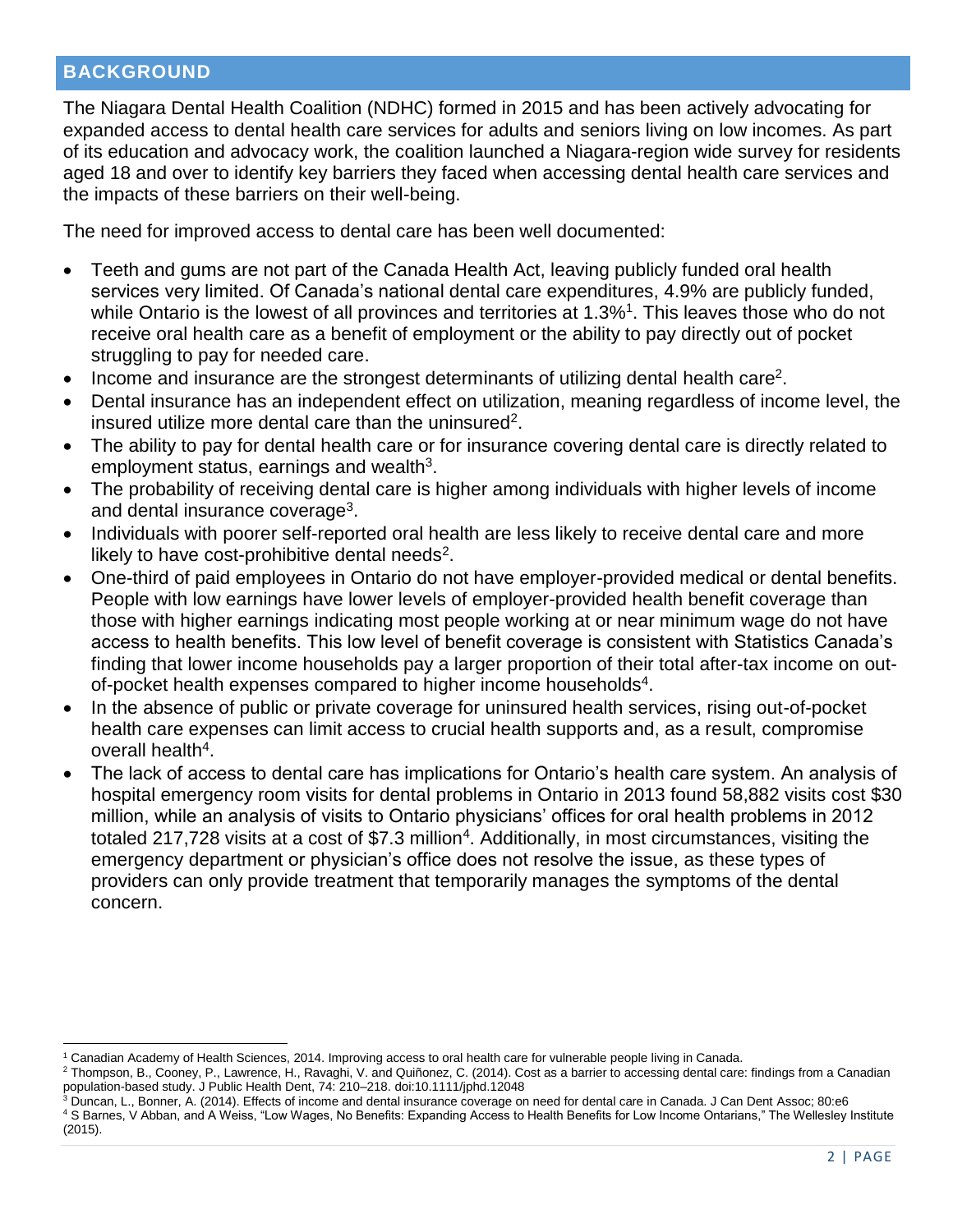Limited access to oral health services by underserved populations is associated with poor oral health; in fact those reporting more oral health problems also have the greatest difficulty accessing care. Underserved populations include:

- individuals with no dental insurance who cannot afford oral health care services, for example: the working poor, retired seniors, unemployed, contract and part time workers;
- individuals living in remote communities with a lack of access to oral health care professionals;
- vulnerable populations including First Nations, individuals experiencing homelessness, immigrants, refugees, residents of institutions (e.g. long-term care homes), individuals who are gender and/or sexually diverse; and
- $\bullet$  individuals living on a low income who have dental insurance, but cannot afford the deductible.<sup>5</sup>

## Need for a Niagara Region-Wide Adult Dental Health Care Barriers Survey:

The demonstrated need for a survey that identified barriers to accessing dental health care as experienced by adults living in the Niagara region can be seen in the points below:

- Bridges Community Health Centre highlighted dental care issues in its catchment area of Fort Erie, Port Colborne, and Wainfleet in 2014<sup>6</sup>;
- Local health and social service agencies have anecdotally recalled frequent encounters with people across Niagara region who face challenges accessing dental care;
- InCommunities has documented unmet adult dental care needs in Niagara region, with examples including: the need for a list of dentists who will accept Ontario Works (OW) and Ontario Disability Support Program (ODSP) clients, the need for financial assistance for complex dental surgery, and ineligibility for the Brushed Aside Program, a dental loan program for Niagara region residents delivered through the United Way of St. Catharines<sup>7</sup>;
- Access to dental services is influenced by having access to dental insurance. Roughly 35% of Niagara region residents are without dental insurance<sup>8</sup>; and
- The ability to access private dental insurance is greatly influenced by income. Approximately 14% of Niagara region residents live below the low income cut off<sup>9</sup>.

## Key Survey Objectives:

- To better understand and quantify barriers to dental health care access for adults in the Niagara region;
- To better describe and quantify the impacts of these barriers to dental health care have on issues such as overall health, social interactions, and employability;
- To expand upon the findings in the Canadian Community Health Survey (CCHS) by taking a targeted approach to explore dental health care barrier issues and impacts in Niagara region;
- To keep the issue of dental health care access barriers on the radar with current data and information to present to decision makers; and
- To work in partnership with key stakeholders to raise community awareness, provide guidance, and advocate for expanding publicly-funded adult dental programs.

content/uploads/sites/2/2017/07/Niagara-Unmet-Needs-2016.pdf

 $\overline{a}$ <sup>5</sup> College of Dental Hygienists of Ontario. (2014). Review of Oral Health Services in Ontario. Retrieved from http://www.cdho.org/docs/defaultsource/pdfs/oral-health-rpt/ohsreview51dfeb2345546ecf8212ff0000bff24c.pdf?sfvrsn=6

<sup>&</sup>lt;sup>6</sup> R Barron and L Kleinsmith, "Bridges Community Health Centre Dental Health Report" Bridges Community Health Centre (2014).

<sup>7</sup> INCommunities. (2017). Unmet Needs in Niagara: 211 Central South Report. Retrieved from http://www.niagaraknowledgeexchange.com/wp-

<sup>8</sup> Statistics Canada. (2010) Canadian Community Health Survey.

<sup>9</sup> Statistics Canada. (2016). Retrieved from http://www12.statcan.gc.ca/census-recensement/2016/dp-pd/prof/details/page.cfm?

Lang=E&Geo1=CD&Code1=3526&Geo2=PR&Code2=35&Data=Count&SearchText=niagara&SearchType=Begins&SearchPR=01&B1=All&TABID=1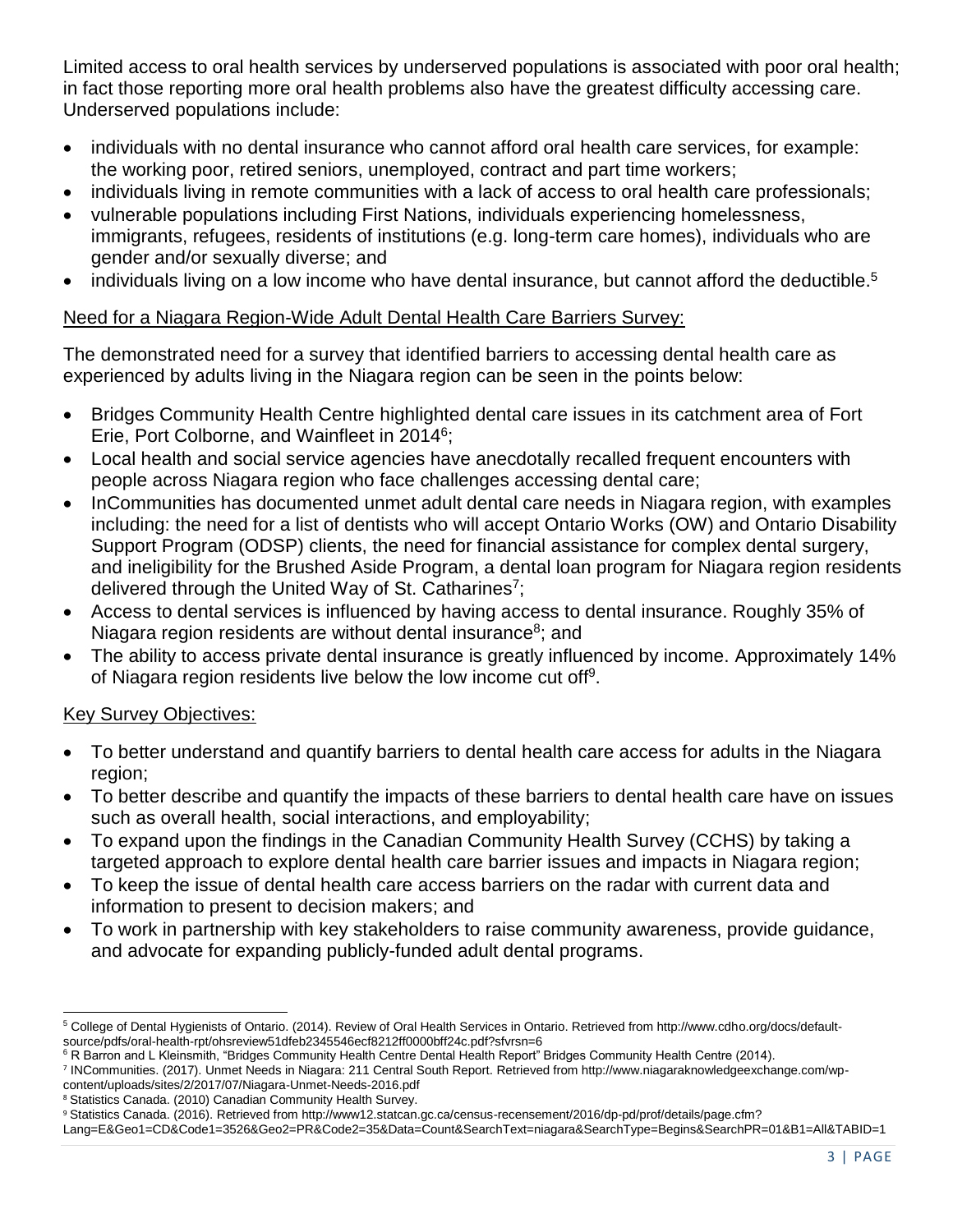#### **SURVEY METHODOLOGY**

A total of 1,334 surveys were collected between January 16 and March 10, 2017, with representation from all twelve Niagara region municipalities. The survey was targeted at adult residents aged 18 and over who experienced barriers to accessing dental care.

The survey was available in both paper and online formats. Community partners from across Niagara region were approached to promote the survey and over 20 supported this work. The survey was promoted online via Facebook and Twitter. Paid Facebook boosts and Kijiji ads were particularly effective in extending the reach. Two print media articles ran in local newspapers promoting the survey [\(Why Can't You Get Good Dental Care?,](http://www.stcatharinesstandard.ca/2017/01/17/survey-why-cant-you-get-good-dental-care) [Survey to Unearth Barriers to Dental Care](http://www.gottarent.com/news-story/7073281-survey-to-unearth-barriers-to-dental-care-accessibility)  [Accessibility\)](http://www.gottarent.com/news-story/7073281-survey-to-unearth-barriers-to-dental-care-accessibility) as well as a blog on the Niagara Knowledge Exchange (Niagara Dental Health Coalition [Running Region-Wide Survey](http://www.niagaraknowledgeexchange.com/community-blog/niagara-dental-health-coalition-region-wide-survey/) on Dental Care Barriers).

#### Survey Respondent Demographics:

Gender

| Male   | 29.7% |
|--------|-------|
| Female | 69.8% |
| Other  | 0.5%  |

Age

| 18-24 years old       | 9.3%  |
|-----------------------|-------|
| 25-34 years old       | 20.3% |
| 35-44 years old       | 19.0% |
| 45-54 years old       | 16.7% |
| 55-64 years old       | 18.5% |
| 65 years old or older | 16.1% |

Survey Limitations:

- The self-report method used to obtain information from respondents relied upon their willingness to complete all survey questions, as some survey questions were optional, as well as their perception and understanding of the survey questions;
- Although efforts were made to allow residents throughout the Niagara region who experienced barriers to dental health care to complete the survey, the responses received and further findings are not representative of regional Niagara demographics or the individual municipalities;
- The gender breakdown of the survey is not uniform as 70% of the respondents identified as female;
- The results of the survey are not reflective of all adults' dental care experiences across the Niagara region, but rather of those who already face barriers to accessing dental care. Therefore, the results cannot be generalized to all adults across the region; and
- The survey asks about adults in general, and does not ask specific populations to identify themselves. Therefore, the survey is not able to speak to the experiences of vulnerable populations, such as seniors, for example.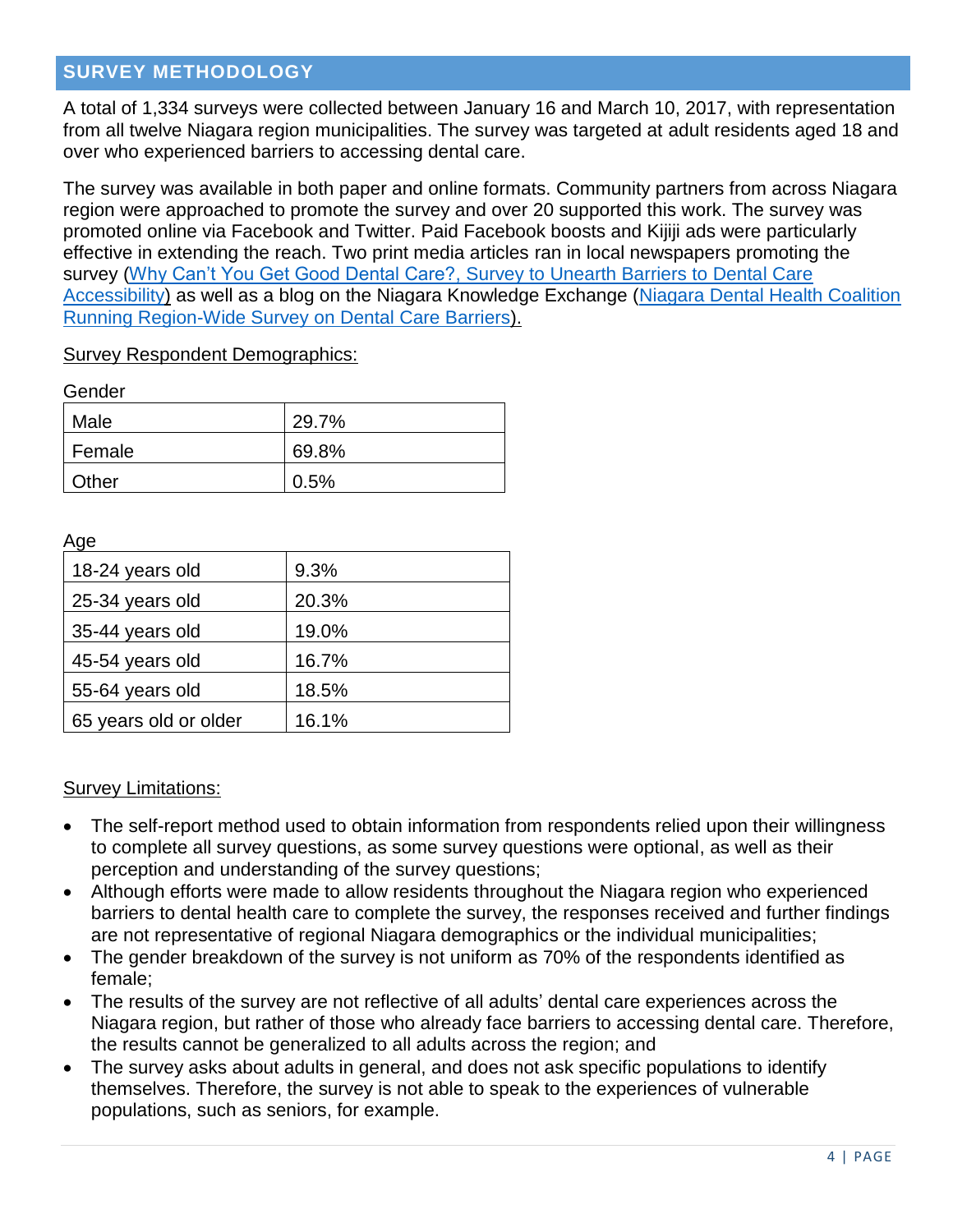Thirteen survey questions were generated with support from Niagara Region Public Health SHARE (Surveillance, Health Assessment, Research and Evaluation) unit and explored several areas including:

- Barriers or problems accessing dental health care services;
- Dental benefit access;
- Last visit to dentist;
- Dental health concerns;
- Impacts on quality of life;
- Self-reported dental health status; and
- Socio-demographic information, such as gender, age, employment status, and household income.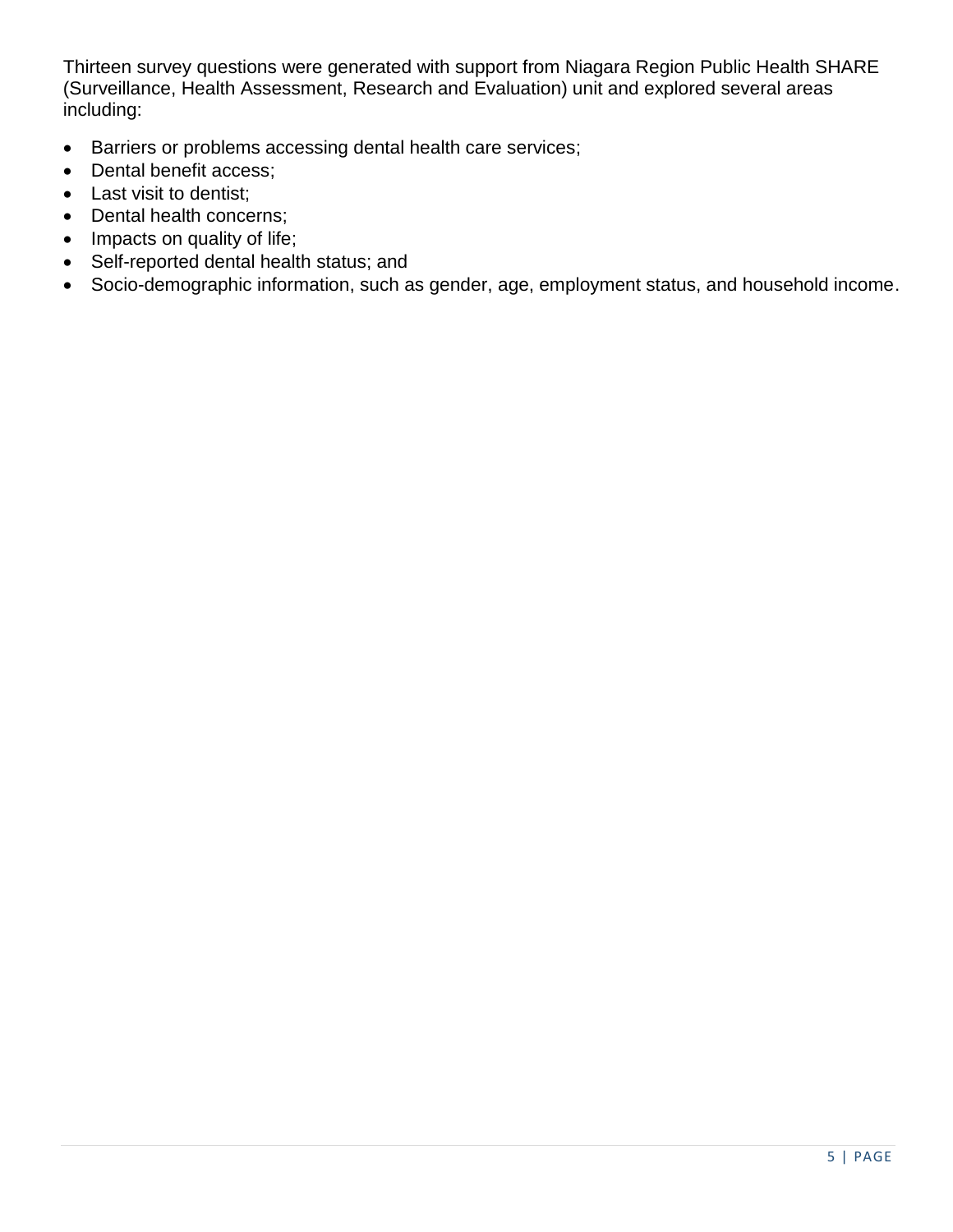# **KEY SURVEY FINDINGS**

#### **1. The top three reported barriers to dental care access:**

- 68.5% of survey respondents cannot afford care.
- 29.2% of survey respondents indicated dental care was not covered by their insurance; and
- 18.7% of survey respondents did not know where to go or had difficulty finding a dentist who will serve me.



**Figure 1.** Top Barriers to Accessing Dental Care.

Note: Respondents were able to select as many options as apply.

- **2. The majority of survey respondents experienced negative impacts on their dental health outcomes and quality of life due to the barriers faced in accessing dental care.**
	- 62.2% of survey respondents self-rated their dental health as poor or fair.



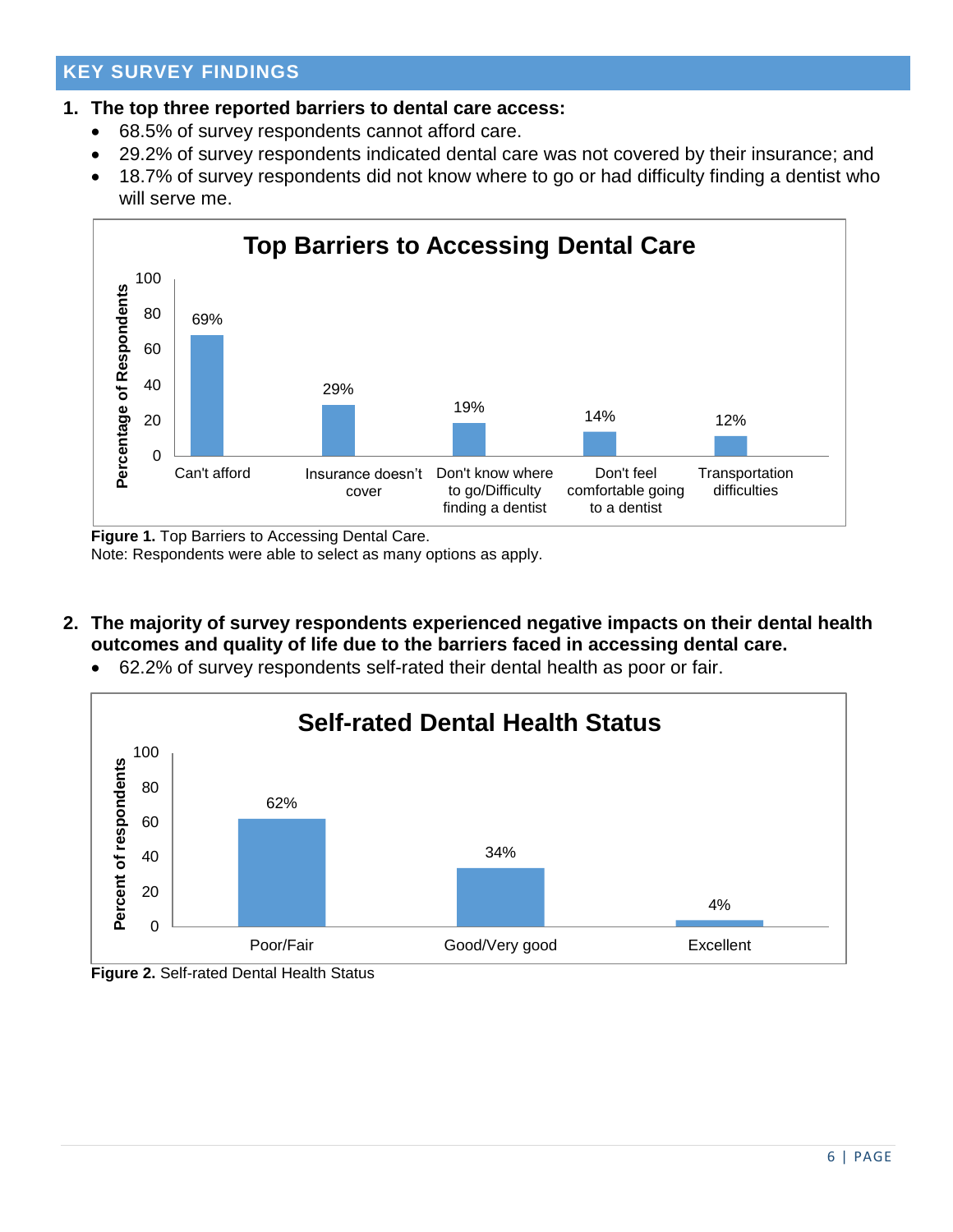- Top three reported dental concerns in the past year:
	- $\circ$  Tooth pain 54.7%;
	- $\circ$  Cavities 46.1%; and
	- $\circ$  Missing, loose or broken teeth  $-44.2\%$ .

**Note:** 85% of respondents reported having dental concerns in the past year. In addition to those listed other dental concerns include swollen or bleeding gums, abscesses, issue with dentures and rotting/breaking teeth.

- Top three reported quality of life impacts:
	- $\circ$  Eating  $-55.7\%$ ;
	- $\circ$  Self-esteem  $-$  42.4%; and
	- $\circ$  Sleeping 29.5%.

**Note:** 75% of respondents reported their dental health impacted their quality of life, with 50% of respondents reporting their quality of life being impacted in many ways. In addition to those listed, other quality of life issues include socializing, talking and finding or maintaining work.

**3. Barriers to accessing dental care services often led survey respondents to use non-dental health care services or no health care services at all when faced with an oral health emergency.**

During an oral health emergency:

- 27.9% of survey respondents "did nothing";
- 21.7% of survey respondents visited the family doctor, walk-in clinic, urgent care or emergency department; and
- 9.6% "addressed it on my own".

**Note:** Some respondents who indicated they "addressed it on my own" did so by pulling out their own teeth and taking over-the-counter medication among other methods.



**Figure 3.** Top Non-Dental Health Service Response to Dental Emergency. Note: Respondents were able to select as many options as apply.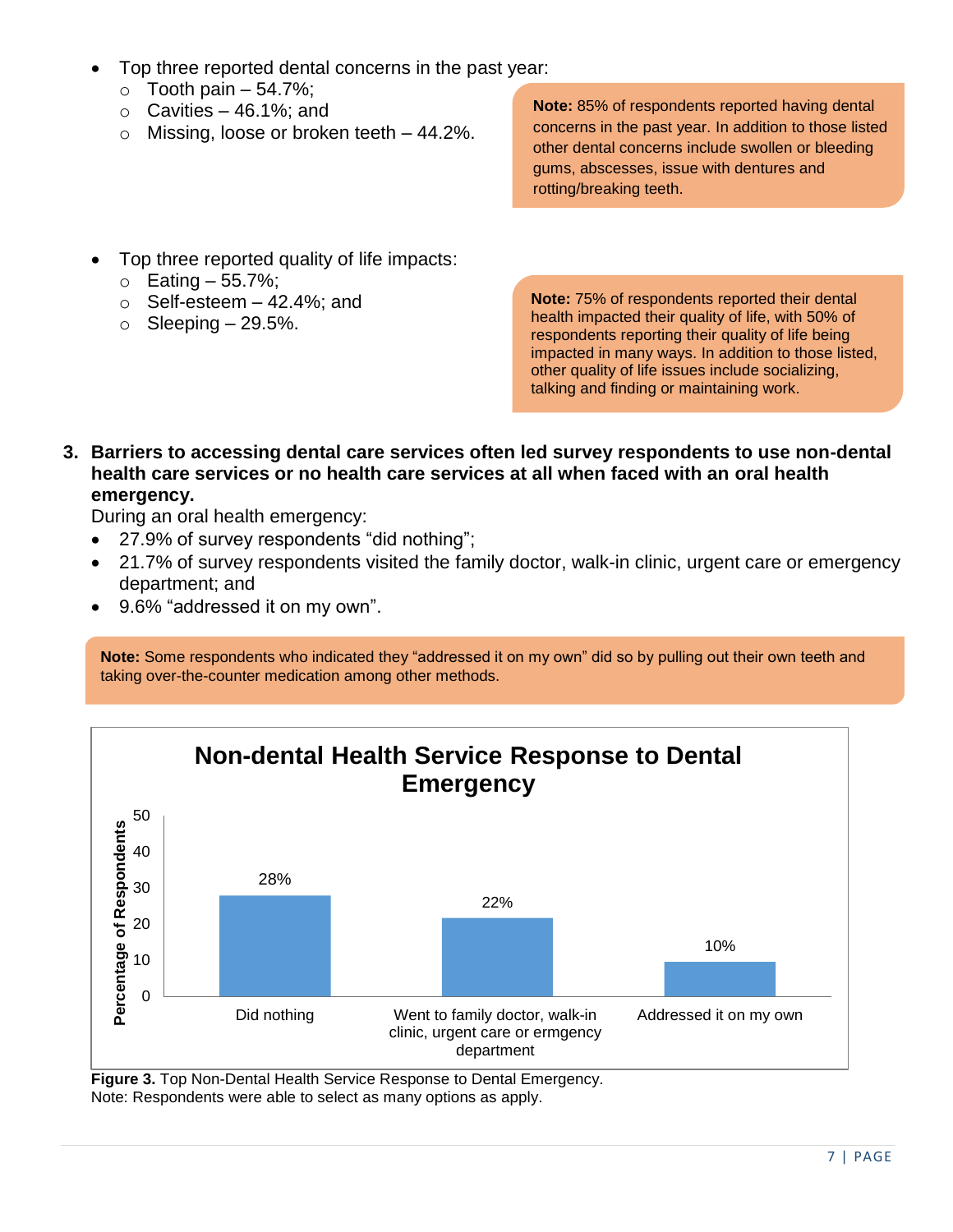- **4. The majority of survey respondents had no access to any dental insurance; this corresponded to lower dental health care utilization and worse self-rated dental health among those respondents.** 
	- 52.6% of survey respondents reported having no access to workplace or publicly funded dental care benefits and could not afford to buy private insurance.



**Figure 4.** Sources of Dental Benefits

 59.3% of survey respondents who reported having no dental insurance (*none*) indicated they had not visited a dentist in two or more years compared to 17% of respondents who reported having *employer-provided benefits*.

**Note:** There is a positive correlation between access to dental health benefits and frequency of visits to the dentist. As the dental benefits coverage increases, the proportion of people who have seen a dentist in the past 2 years increases, as seen in Figure 5.



**Figure 5.** Last Visit to a Dentist by source of dental benefit.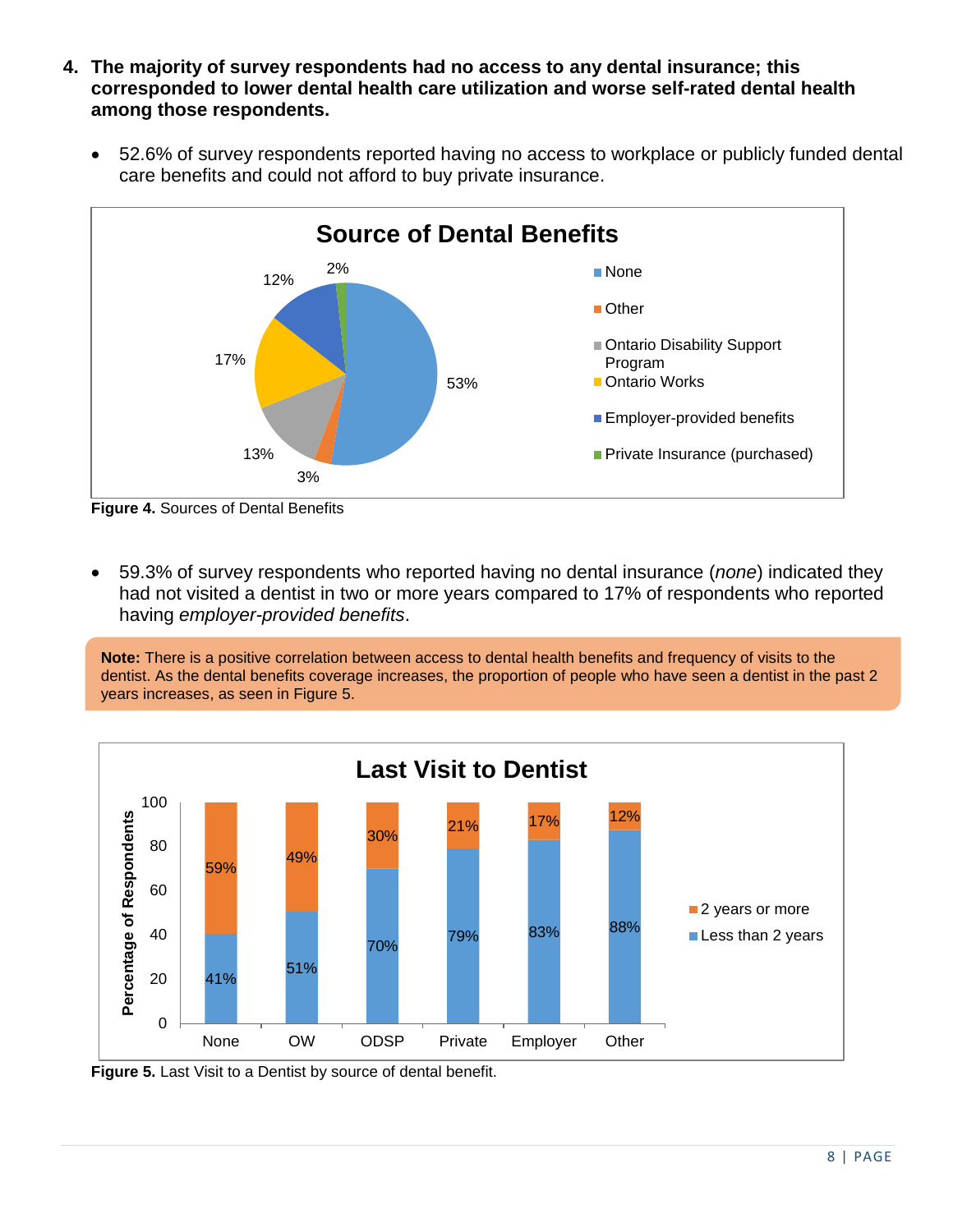72.3% of survey respondents who reported having no dental insurance reported their self-rated dental health status as "poor" or "fair" compared to 62.3% of respondents overall.



**Figure 6.** Self-rated Dental Health Status for respondents without benefits. Note: The "overall" group includes all respondents, even those without benefits, as the sample size was too small to directly compare "No Benefits" and "Benefits" groups. The disparities between these two groups would be even more exaggerated given that "No Benefits" makes up a large proportion of the "overall" group.

#### **5. The majority of survey respondents who were employed reported having no dental insurance.**

- 65.2% of part-time workers and 57.0% of full-time workers reported having no dental insurance.
- **6. Survey respondents who receive Ontario Works (OW) reported lower utilization of dental health services and worse self-reported oral health than respondents who receive Ontario Disability Support Program (ODSP).** 
	- 49.5% of respondents who receive OW have not visited the dentist in two or more years compared to 29.8% of ODSP. (see Figure 5).
	- 65% of survey respondents who are recipients of OW reported their self-rated dental health status as "poor" or "fair" compared to 58.9% of respondents who are recipients of ODSP.



**Figure 7**. Self-rated Dental Health Status for respondents who are recipients of OW and ODSP.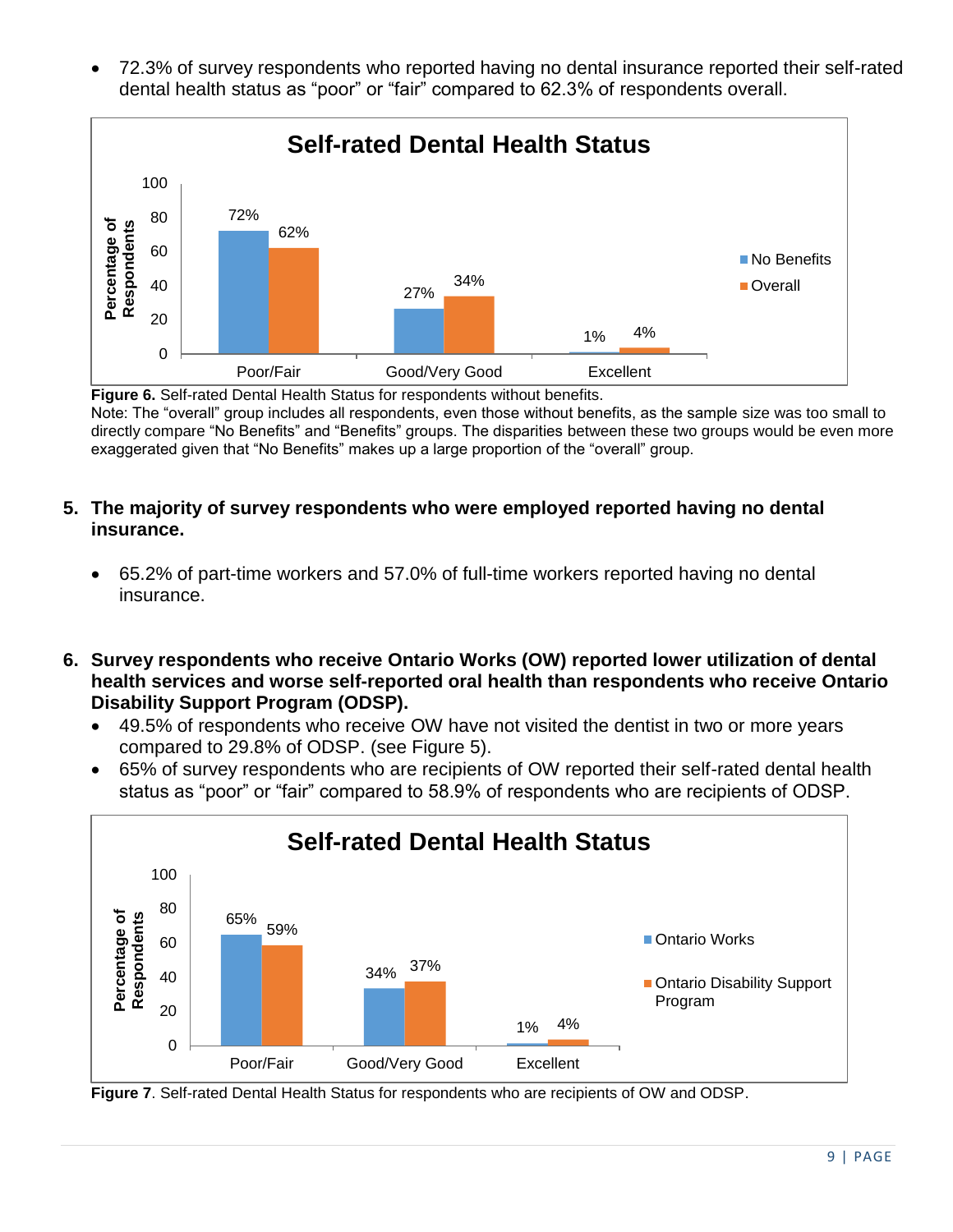#### **DISCUSSION**

Lack of income and access to insurance are preventing survey respondents and some of the most vulnerable members of the community from receiving oral health care. These survey findings are consistent with research findings presented in the background of this report.

*"I have no dental insurance, I'm a senior.*" ~ survey respondent

Additionally, knowing where to go for dental care or finding a care provider who will serve them are

*"My dentist told me to find another dentist* "~ survey respondent

among the most cited challenges for survey respondents who are experiencing barriers to accessing dental care in Niagara region.

Limited access to dental care is resulting in poor dental health. Without access to preventive care, respondents often require restorative procedures, extractions and dentures. These procedures often end up being more costly, more complex and impact both the individual and the broader community. Two of the top three reported dental concerns, tooth pain and cavities, could be well managed by preventive treatments, while routine dental screenings could prevent and mitigate the third leading concern of missing, loose or broken teeth.

Psychosocial impacts on individuals experiencing poor dental health were presented earlier in this report and expressed further by one survey respondent:

*"I have major dental work that needs to be done, but Ontario Works benefits say I have to get it done a little bit each month over 16 months. Multiple procedures like this significantly raises my risk of opioid relapse, which would also put my son's well-being at risk"*. "~ survey respondent

Poor dental health impacts the broader community economically as it can lead to missed work opportunities and missed days at work or school or other civic engagements. This economic impact can also be seen in costly emergency room visits that are increasing year over year in Niagara. Data from Niagara Region Public Health indicated there were over 2,300 visits pertaining to oral health to Niagara Health emergency departments in 2015 costing the system approximately \$1.2 million, up 3% since 2012. The top two reasons for visits were pain and infection (Niagara Region Public Health, 2016).

ODSP recipients across Ontario receive a mandatory basket of preventive and restorative dental services. For recipients of OW, access to dental health benefits is discretionary only and coverage

*"Ontario Works doesn't cover root canals so if you have a chipped tooth, they'll just pull it instead of fixing it"* ~ survey respondent

varies widely from municipality to municipality. In Niagara region, current coverage is for the relief of pain and suffering only and is limited to \$136 per month. Both OW and ODSP recipients in Niagara may apply for coverage for dentures through the local discretionary fund on a case-by-case basis. The mandatory entitlement of dental benefits for ODSP can be seen to improve their access to dental care as ODSP survey respondents indicated they visited the dentist more frequently than OW survey respondents and also self-reported their oral health as better.

Despite having some access to publicly funded dental care benefits, both OW and ODSP adult recipients often struggle to receive needed treatment. This is often due to private dentists not accepting their benefits program because the reimbursement rates for most procedures are far lower than the provincial dental fee schedule. This shows a need for increasing alternate publicly funded dental care delivery sites to create more equitable access.

Lastly, while the survey explored the type of dental concerns experienced, respondents presented additional concerns not captured by the response options provided. These additional concerns included issues with ill-fitting or old dentures and wisdom tooth complications.